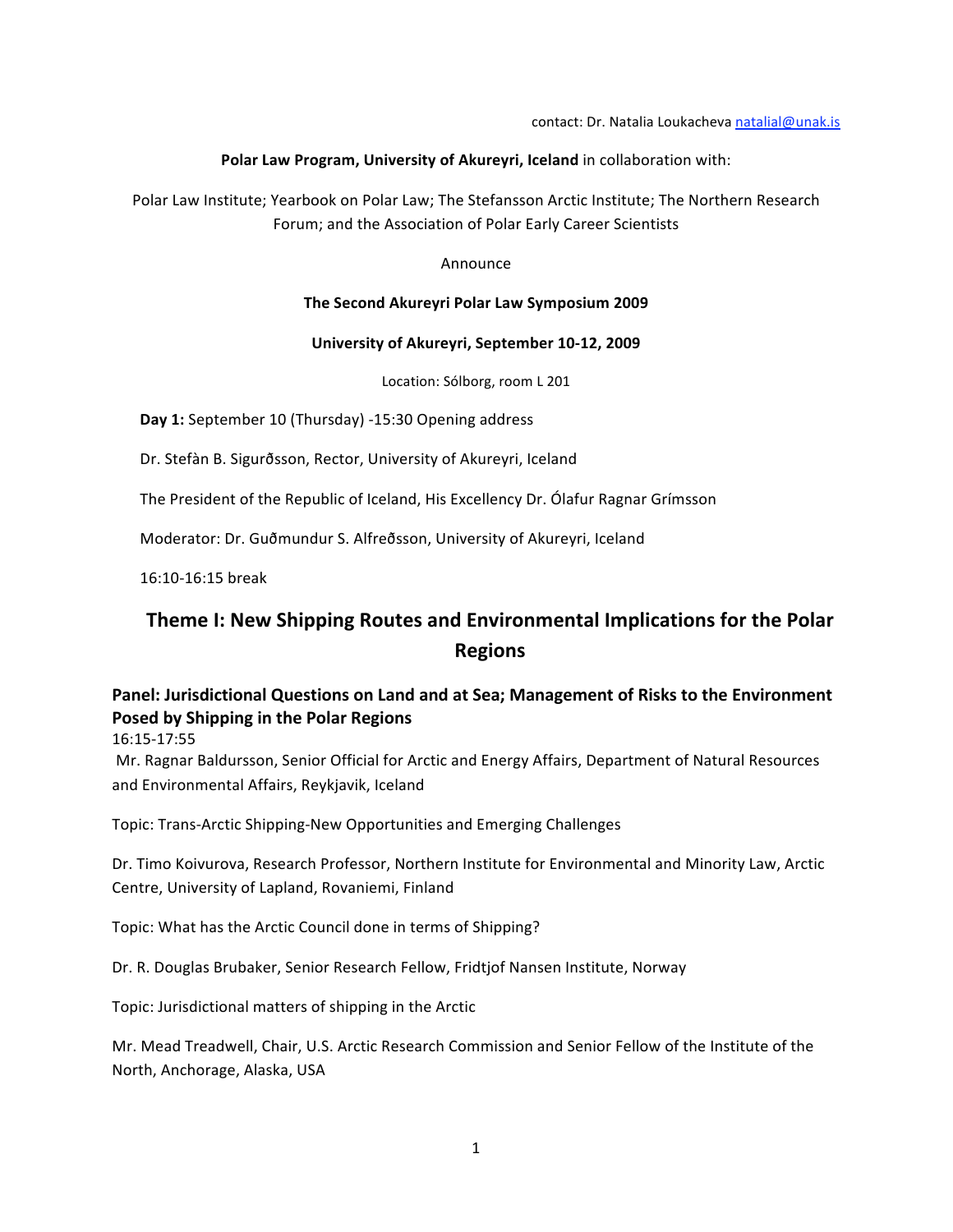Topic:
How
should
we
respond
to
an
accessible
Arctic
ocean?
Ideas
for
research,
cooperation
and administration

Discussion

Break
17:55‐18:05
break

#### **Panel:
Global,
Regional
or
National
Regulation**

18:05‐19:00

Dr. Louis W. Pauly, Director, Centre for International Studies, University of Toronto. Canada Research Chair
in
Globalization
and
Governance,
Toronto,
Canada

Topic:
The
Increasing
Complexity
of
Global
and
Regional
Governance

Prof.
Alyson
Bailes,
University
of
Iceland,
Reykjavik,
Iceland

Topic:
Potential
Roles
of
NATO
and
the
EU
in
Northern
Security

**Discussion** 

19:30 –
reception
(tbc)

Day 2: Friday September 11

### **Theme
II:
Effective
Environmental
Governance**

**Panel:
Environmental
Governance
in
the
Polar
Regions
–
challenges
and
perspectives** (International environmental treaties, pollution, and marine environmental law issues) 9:05‐12:00

Dr. Kees Bastmeijer, Faculty of Law, Tilburg University, The Netherlands. Topic: Effective Environmental Management
of
the
Polar
Regions
–
Protected
Areas
in
the
Arctic
and
Antarctic

H.E. Victor Tatarintsev, Ambassador of the Russian Federation in Iceland. Topic: The Russian Strategy in the
Arctic
–current
developments

10:05‐10:15
break

Dr.
Rasmus
Ole
Rasmussen,
Senior
Research
Fellow,
Nordic
Centre
for
Spatial
Development,
Stockholm, Sweden

Topic:
Environmental
Governance:
Perspectives
of
the
Nordic
Council
and
the
EU

Dr.
Tavis
Potts,
Centre
for
Coastal
and
Ocean
Governance,
Scottish
Association
for
Marine
Science, Argyll,
Scotland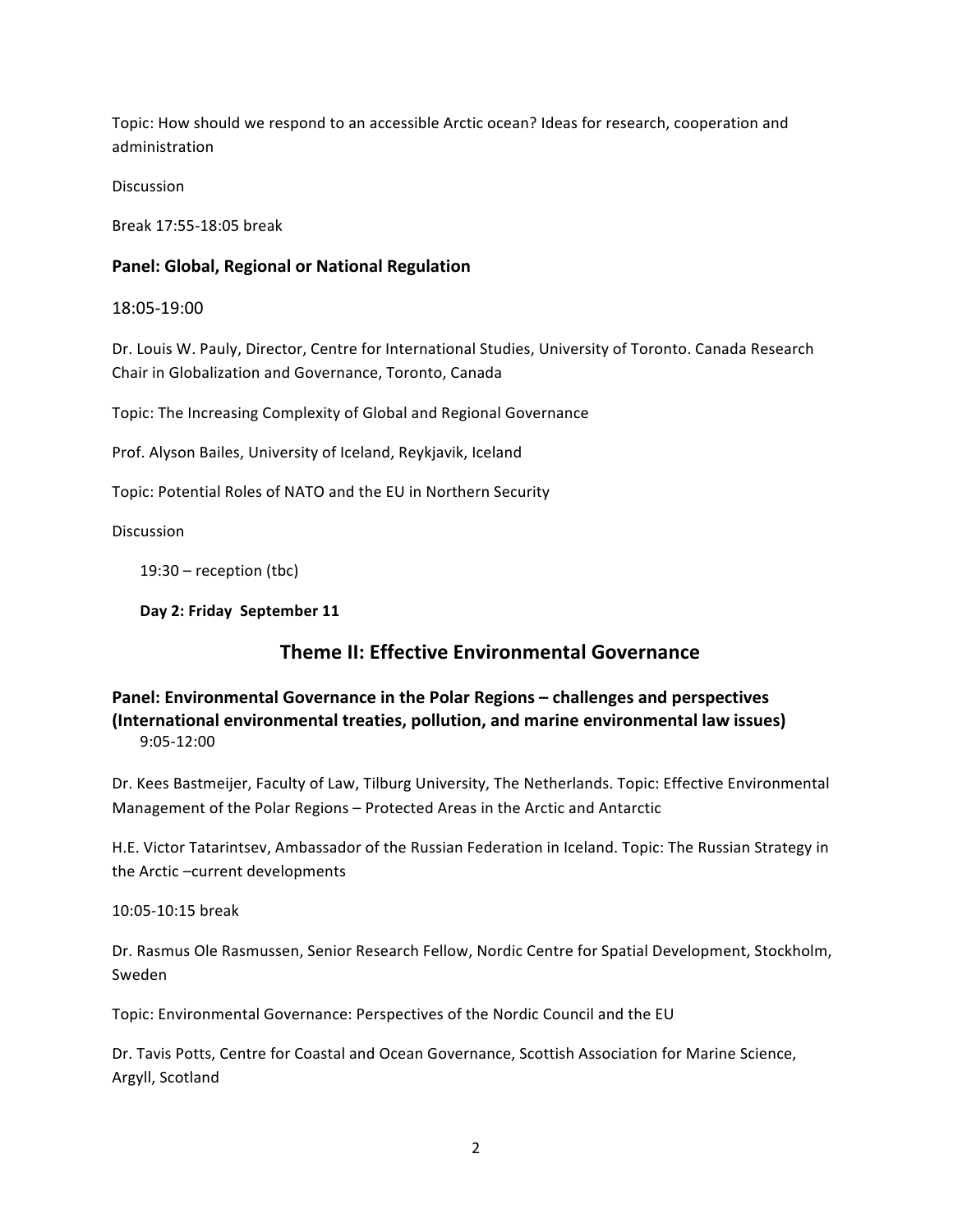Topic: CCAMLR and Antarctic Fisheries: Can it offer a Solution for an Arctic Fisheries Agreement?

Mr.
Niels
Einarsson,
Director,
Stefansson
Arctic
Institute

Topic: Whaling, whale-watching and adaptation to marine governance and environmental change in Iceland

Discussion

12:00‐12:55
lunch

### **Panel:
Climate
Change,
Harbors
and
other
Infrastructure**  (13:00‐13:55)

1.
Dr.
Trausti
Valsson,
School
of
Engineering
and
Natural
Sciences,
Environmental
Planning
Division, University
of
Iceland,
Reykjavik,
Iceland

Topic: Harbors and infrastructure in Iceland: Their role in the advancement of Arctic shipping

2. Dr. Lassi Heininen, Chair of the Northern Research Assembly, University of Lapland, Rovaniemi, Finland

Topic:
Security
Implications
of
Climate
Change
in
the
Arctic

Break
13:55‐14:05

#### **Theme
III:
The
Exploration
and
Exploitation
of
Resources**

### Panel: The Continental Shelf in the Arctic Ocean, Minerals, Oil, Gas and Renewable Resources 14:05‐16:10

Mr.
Ron
Macnab,
Geological
Survey
of
Canada

Topic: Nationalizing the Arctic Maritime Commons: UNCLOS Article 76 and the Polar Sea

Dr. Mark Nuttall, Henry Marshall Tory Chair, Department of Anthropology, University of Alberta, Edmonton,
Canada,
and
Academy
of
Finland
Distinguished
Professor,
Thule
Institute,
University
of
Oulu, Oulu,
Finland

Topic: Resource Frontier or Extractive Periphery?: The Political Ecology of Oil, Gas and Minerals in the North

Mr.
Lars
Kullerud,
President,
University
of
the
Arctic,
UNEP
GRID‐Arendal,
Norway.

Topic: UNCLOS - Art. 76 and its implications for oil and gas resources in the Arctic

**Discussion**